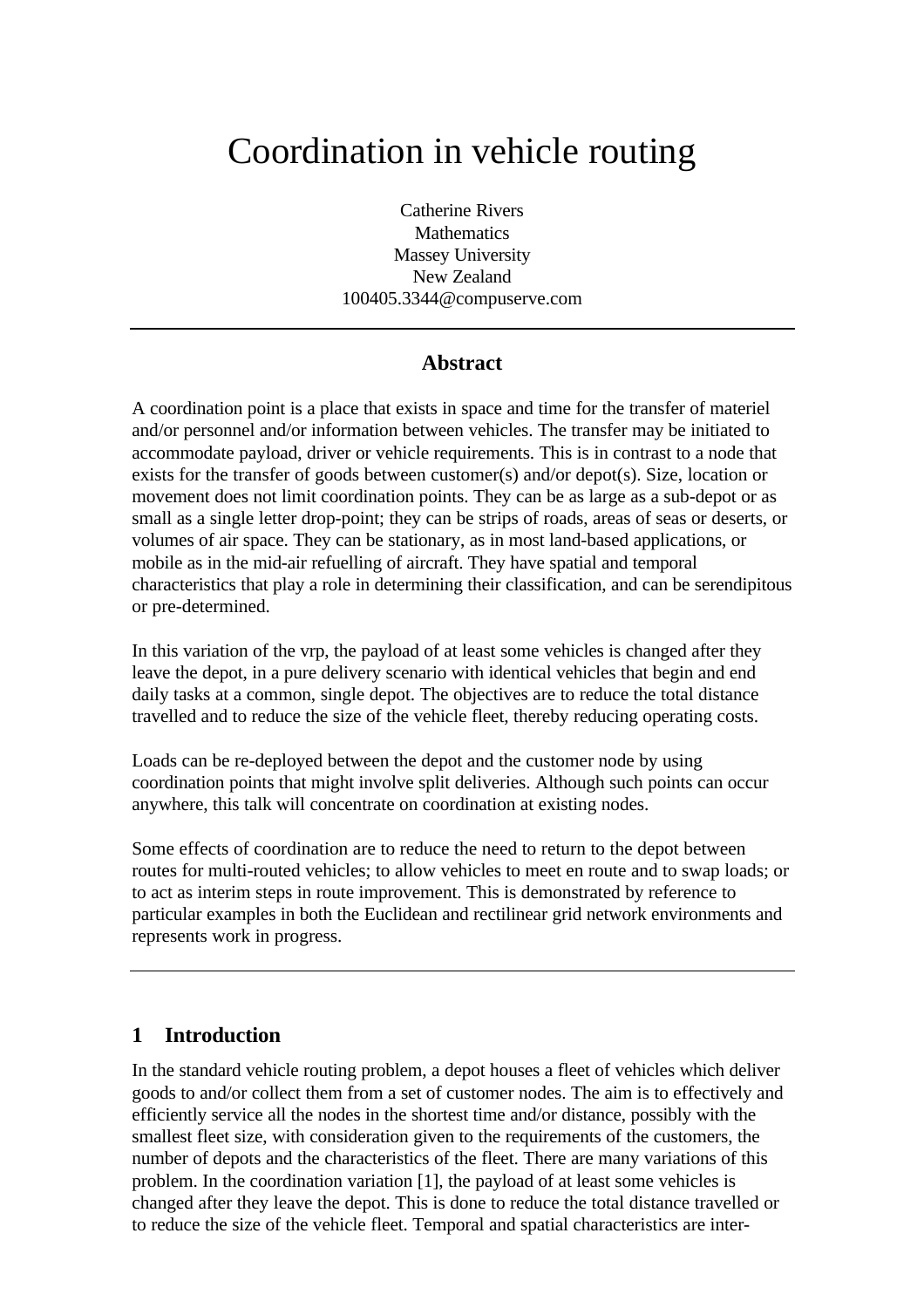dependent. Coordination is investigated in the Euclidean plane and in a rectilinear grid network . In addition, a heuristic is presented which greatly reduces the size of a grid by eliminating non-essential edges.

# **2 Coordination Points**

## **2.1 Classification**

Coordination points are locations that are temporary sites used to hold goods dropped off by a vehicle and collected by another vehicle or by that same vehicle later. Coordination points can be at existing nodes, on part of a route or somewhere close to other routes. Load re-deployment at coordination points is commonly used by couriers swapping loads on the side of the road. Same-vehicle coordination points are used by stock vehicles that drop a trailer somewhere and collect it later. This not only reduces the overall distance travelled by the complete vehicle, it may improve access and allow the vehicle to use a track that the complete vehicle and trailer cannot. The advantages have to be weighed against the extra distance to retrieve the trailer.

The process of coordination might involve split deliveries. The use of split deliveries means that a customer receives its demand in parts, instead of in one piece, from more than one source - possibly the same vehicle at different times, or perhaps different vehicles at the same time or at different times. Not all types of load can be split: not all customers might want their load split. This gives rise to consideration of commodity classes and to customer types.

Practicable coordination point classifications are:

- serendipitous meeting on existing route
- pre-determined meeting on existing route
- post-determined meeting on existing route
- pre-determined detour
- post-determined detour
- sequential multiple vehicle at node
- simultaneous multiple vehicle at node
- sub-depot
- single vehicle off-route
- single vehicle drop-off (at node or existing route)
- mobile mop-up.

## **2.2 Reasons For The Existence Of Coordination Points**

Coordination points are not just an interesting mathematical phenomenon; they exist in a variety of physical situations. They may exist under circumstances which include a combination of the following reasons:

- to reduce the total distance travelled by a vehicle fleet. Incorporating a coordination point enables the overall distance to be reduced, since common distances need not be traversed by more than a minimum number of vehicles.
- to reduce the size of a fleet. When using a coordination point increases the occupancy rate of a vehicle by allowing that vehicle to be used on more than one route in a work cycle, the size of the vehicle fleet is reduced. The occupancy rate is increased by having the vehicle more fully laden more of the time, or by re-using the vehicle on smaller routes.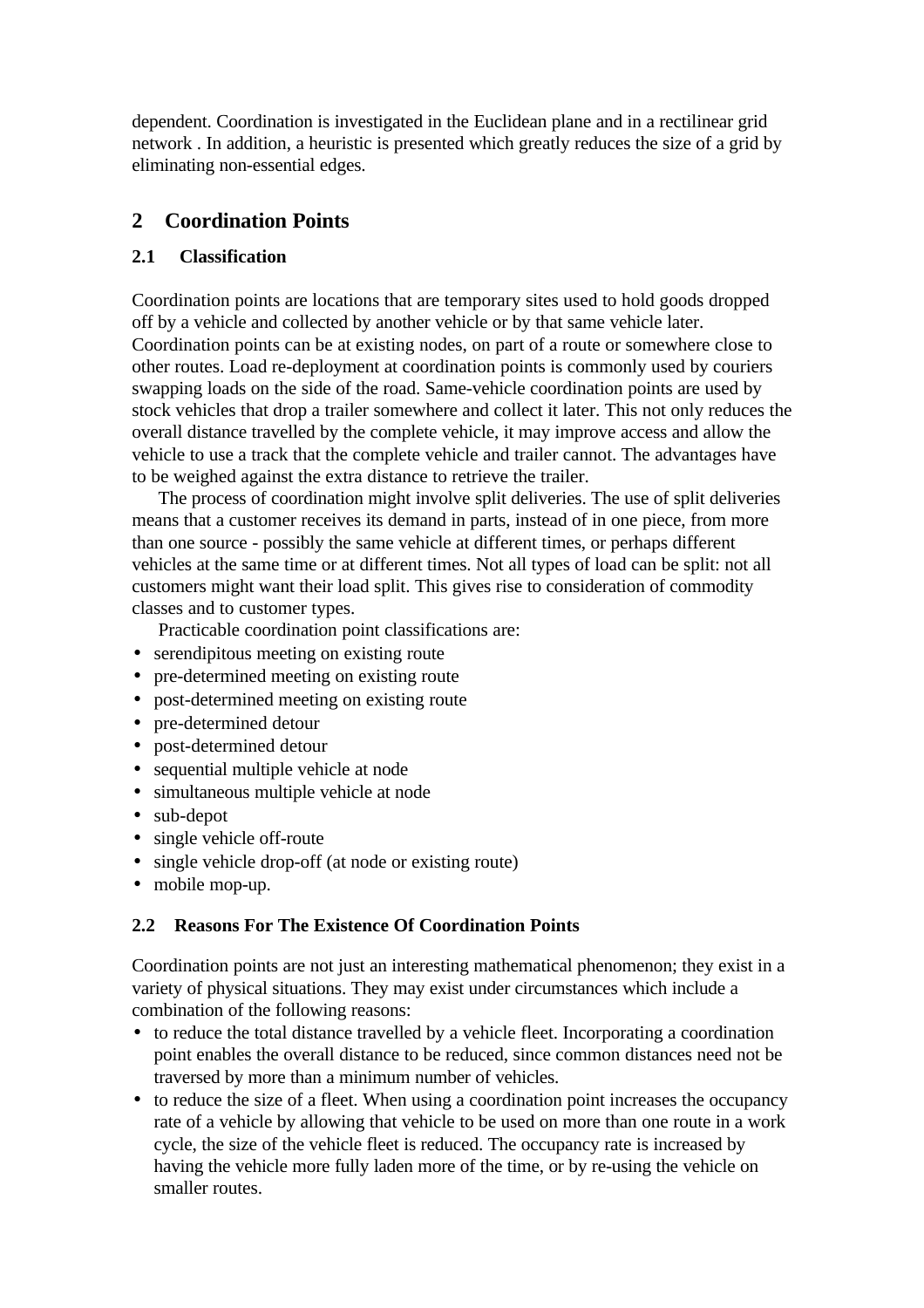- to increase the area of operations of the concern employing the fleet. A coordination point can allow vehicles to travel further because they do not have to travel over common ground. As a result, a company can increase its area of operations to take in a wider client base. In the case of mid-air re-fuelling of aircraft, the transferred item is aviation fuel, which allows the recipient plane to extend its point of no return.
- repair. The coordination point is the breakdown site.
- to enable high priority loads to return to the depot more rapidly than other loads. Higher priority loads can be transferred to vehicles which travel directly to the depot or to vehicles which travel more quickly because they visit only the high priority customers. Express couriers use this type of coordination point extensively.
- to enable high priority loads to be delivered more rapidly than other loads. This situation is similar to that above. The items transferred may be high priority or lower priority loads depending on the individual circumstances.
- to split the delivery vehicle. Heavy unladen trailers are expensive to carry. Similarly, trailers which are laden with goods which will not be needed in a specific region have no requirement to enter that region if they can be transferred to another vehicle or if they can be unhooked and later retrieved by the returning vehicle. Stock vehicle drivers use this method widely to avoid taking large trailers into some areas. Also, trailers can be unhooked to allow access for the main vehicle when it would not be able to use certain roads because of tight turns, small bridges and other hazards to navigation.
- to reduce operating costs. Operating costs include running costs of vehicles, purchase costs, rental costs and special taxes.
- to accommodate split deliveries/pickups. Splitting loads allows loads to be carried which can not fit into one vehicle.
- to accommodate demands which become available at different times. Individual customers sometimes have more than one request in each work cycle. These requests do not necessarily occur at the same time; some happen after the vehicle has been despatched to deal with the first one. Coordination points allow the customer to be serviced by fewer vehicles than the number of requests when some of those requests can be combined en route. Coordination points also allow later vehicles to deviate from their existing routes to service such customers without too much detriment to those previous routes.

# **3 Applications of Coordination Points**

There are three main effects for a coordination point. It can be used

- to obviate the need for returning to the main depot for a multi-routed vehicle
- to swap loads between vehicles
- as an interim step to better a solution.

## **3.1 Obviating the Need for Returning to Depot**

As the result of a routing schedule, one or more vehicles may service more than one route each. The length of one route is determined by the carrying capacity of the vehicle, the sum of the demands of the nodes allocated to it, and limitations on the length of a route or on the time of a route. A vehicle, is also limited by the maximum time it can be on the road or by the maximum distance it can travel without a break. It is sometimes possible for a particular vehicle to service more than one route without violating distance and timing restrictions. That is, a vehicle can travel one route, return to the depot, collect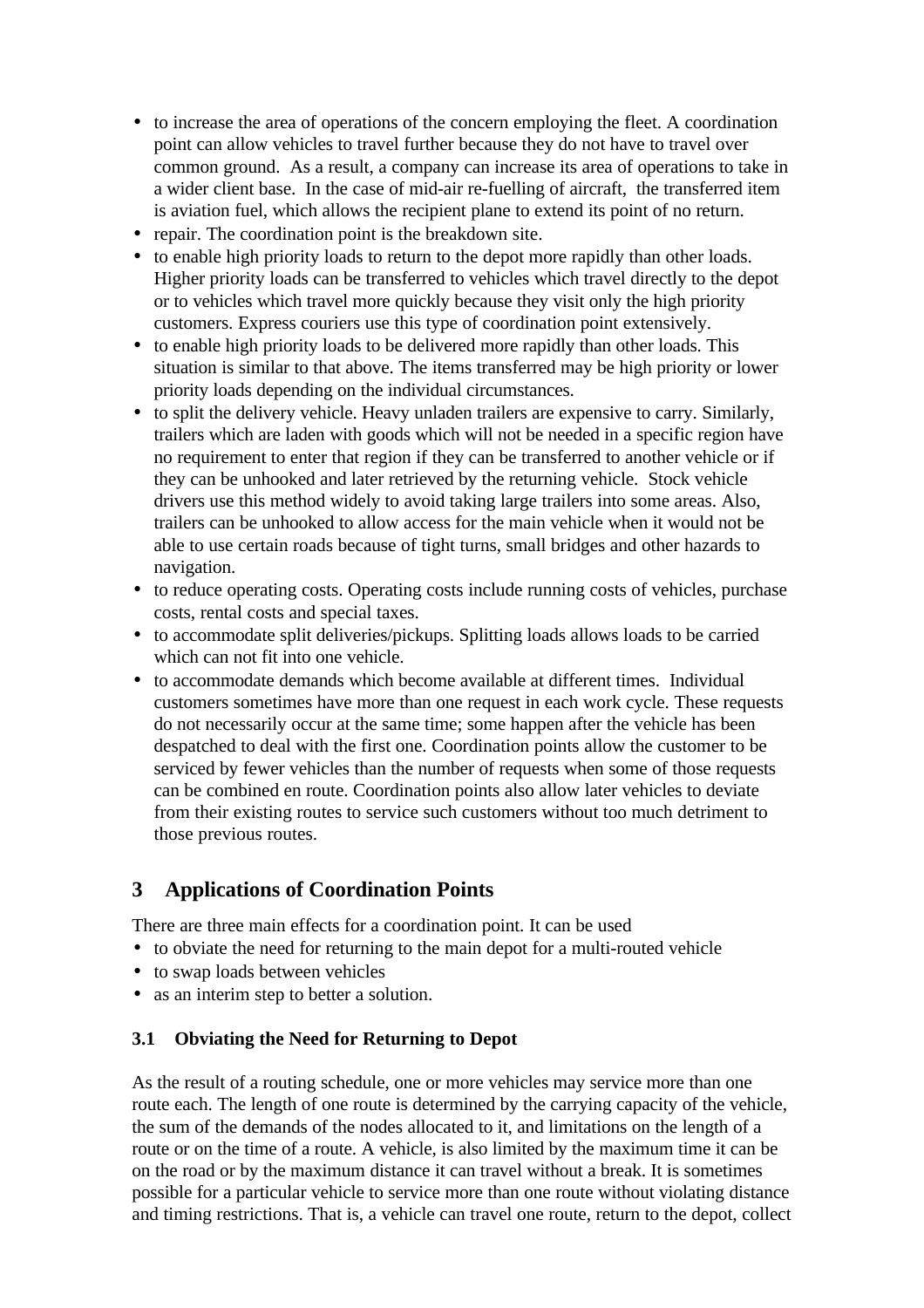the load for another route and travel that route before its resources are exhausted. In a pure delivery scene, the distance involved in returning to the depot to collect that second (or subsequent) load is dead time, since no customer is being serviced. Coordination points are used to reduce or eliminate that dead time. This form of coordination applies to multi-routed vehicles. The load for the second route is dropped at a point that the first route can access; it collects the load and travels on the second route without having to return to the depot. The collection vehicle might need to return to depot inside the second route.

When coordination points are created in order to reduce the need for multi-routed vehicles to return to the depot, split deliveries can be incorporated. The load for at least part of the later route is accommodated on a second vehicle, which then drops these part-loads at a location which can be reached by the vehicle travelling the earlier route.

Consider the example below which shows a single depot, nine node system. Demand is shown beside each node in the left hand, four route system.



1. Before (left) and after (right) coordination to remove a return to depot.

Before coordination, three vehicles serviced the nodes using four routes. One of the vehicles returned to the depot after its first route to collect the load (118) for a second route. Using coordination, the demand of 118 for the node on a single-node route is split between the other three routes using spare capacity on the three vehicles. The split demands are shown in the right hand diagram. All final routes are clockwise. Two nodes become coordination points. At the first coordination point, two parts of the split load are combined on one vehicle which then travels to the second coordination point, the node immediately preceding the 118 node. At this coordination point the remainder of the load which has already been delivered is re-united with the other two split parts. Thus, the demand is carried split but delivered intact.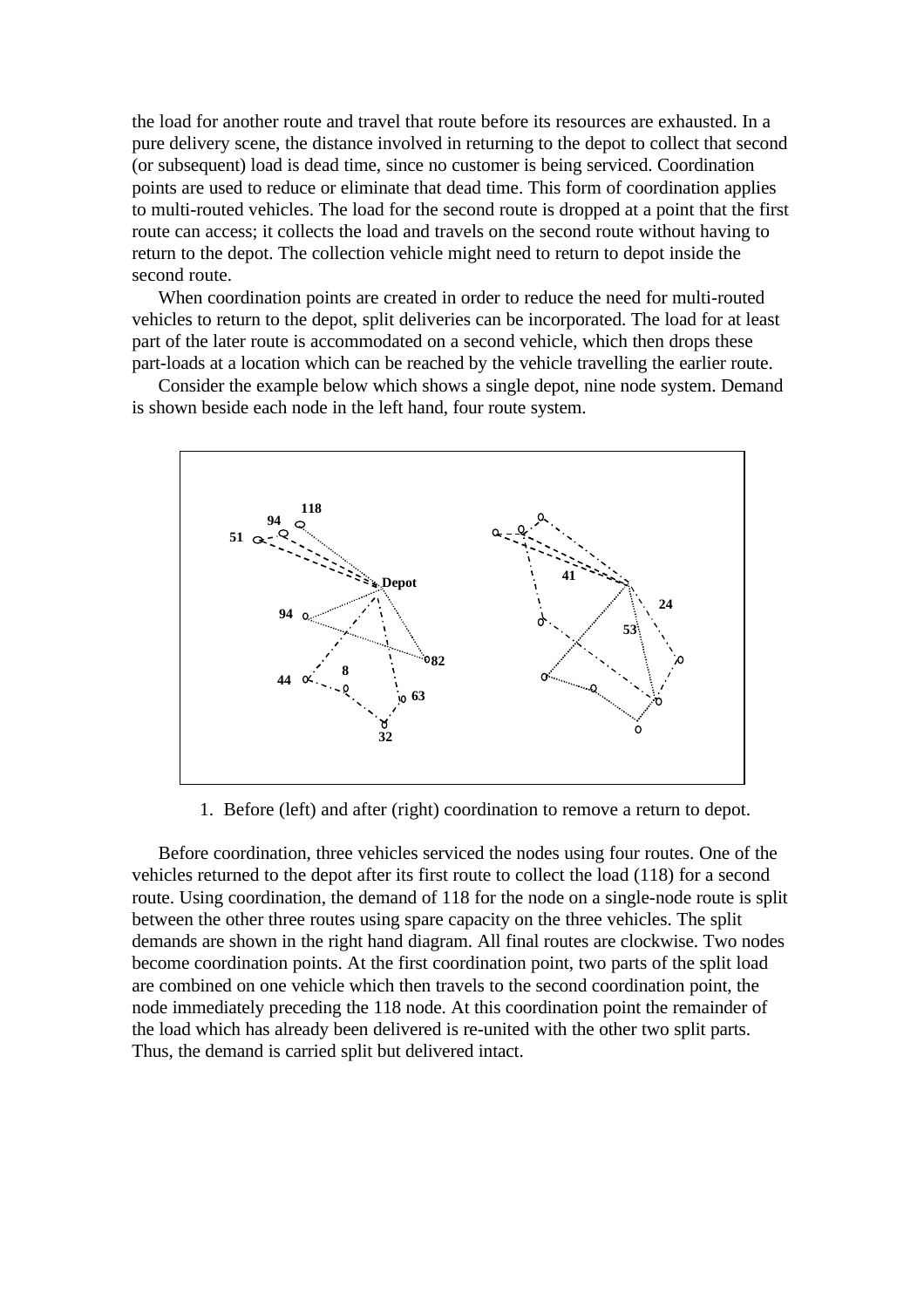#### **3.2 Swapping Loads**

When sum(Total Load)  $\leq$  Max Load  $\times$  Fleet Size, the total load could possibly be shared between the vehicles without overloading any, if the actual demands permit it without breaking up any load. Consider the example below.



2. Before (left) and after (right) using coordination to swap loads.

Node 9 becomes a coordination point. At the coordination point, vehicle 1 gives up demands for nodes 3 and 6, and collects demands for nodes 1, 10. A consequence of the load swapping is that the number of routes is reduced from three to two. The total distance is reduced by nearly 8%.

## **3.3 Coordination Point as Interim Step**

Coordination points can be created which violate load and distance constraints. These coordination points are eliminated in later steps to produce routing structures with reduced fleet size or reduced total distance.

Assume that a coordination point is created by the intersection of two routes. At the coordination point, four part-routes impinge: the before- and after-encounter for each of the two routes. When the coordination point is an interim step, those four part-routes rearrange so that the coordination point is in only one of the resulting routes, not in both. This differs from the use of a coordination point to swap loads, where the coordination point appears in both routes.

Five nodes make up the interim coordination point system: the coordination point node, the node immediately preceding it and the node immediately following it on its scheduled route, the two nodes on the intersecting route that define the intersecting link.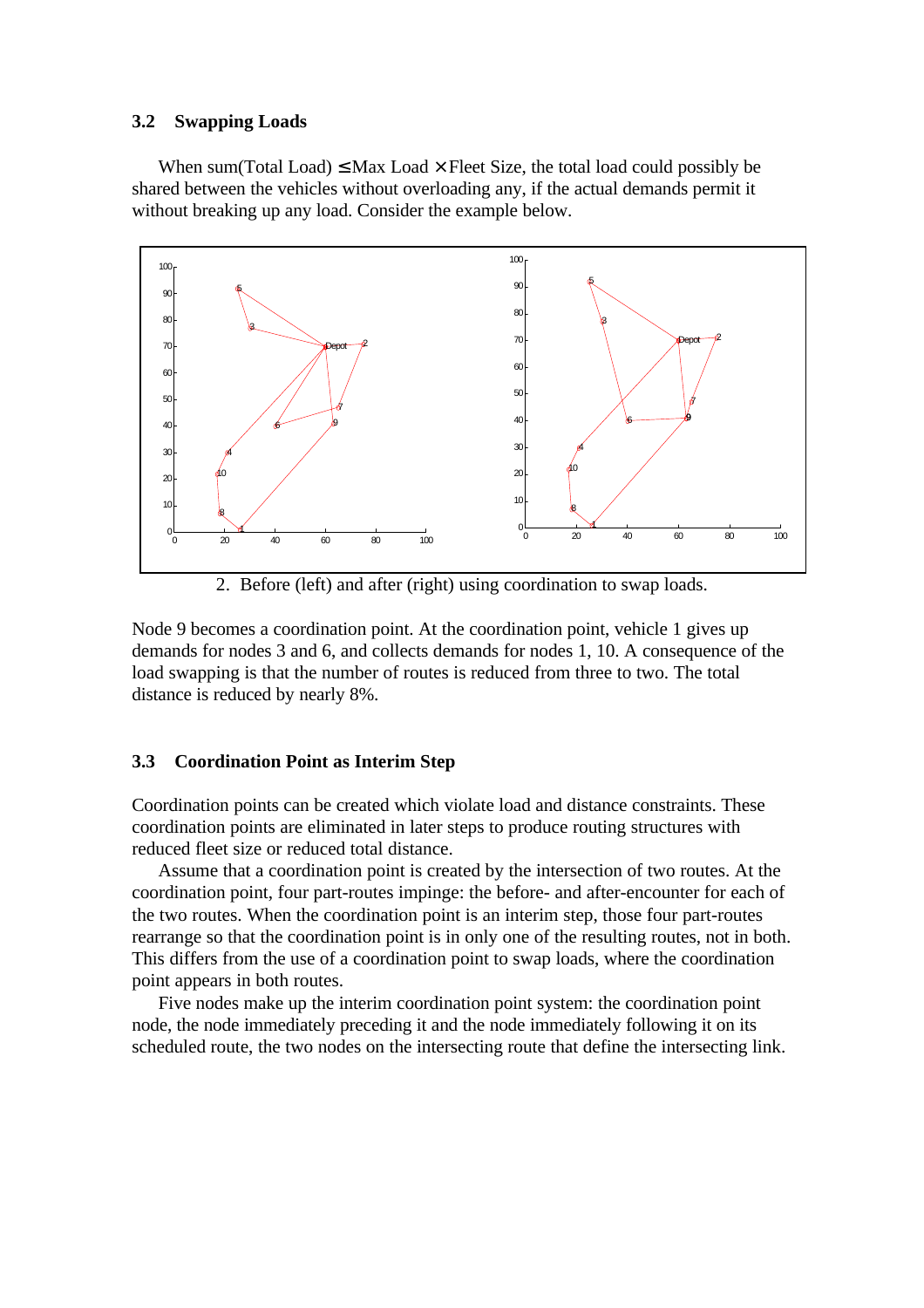

3. Coordination as an interim step.

Consider the example below. The system on the left of the figure shows several nodes close to three intersections. After applying coordination, the system on the right has a reduced distance of 13%. Every route has been changed, even though the intersection involved only two of the routes.



4. Before (left) and after (right) using a coordination point as an interim step.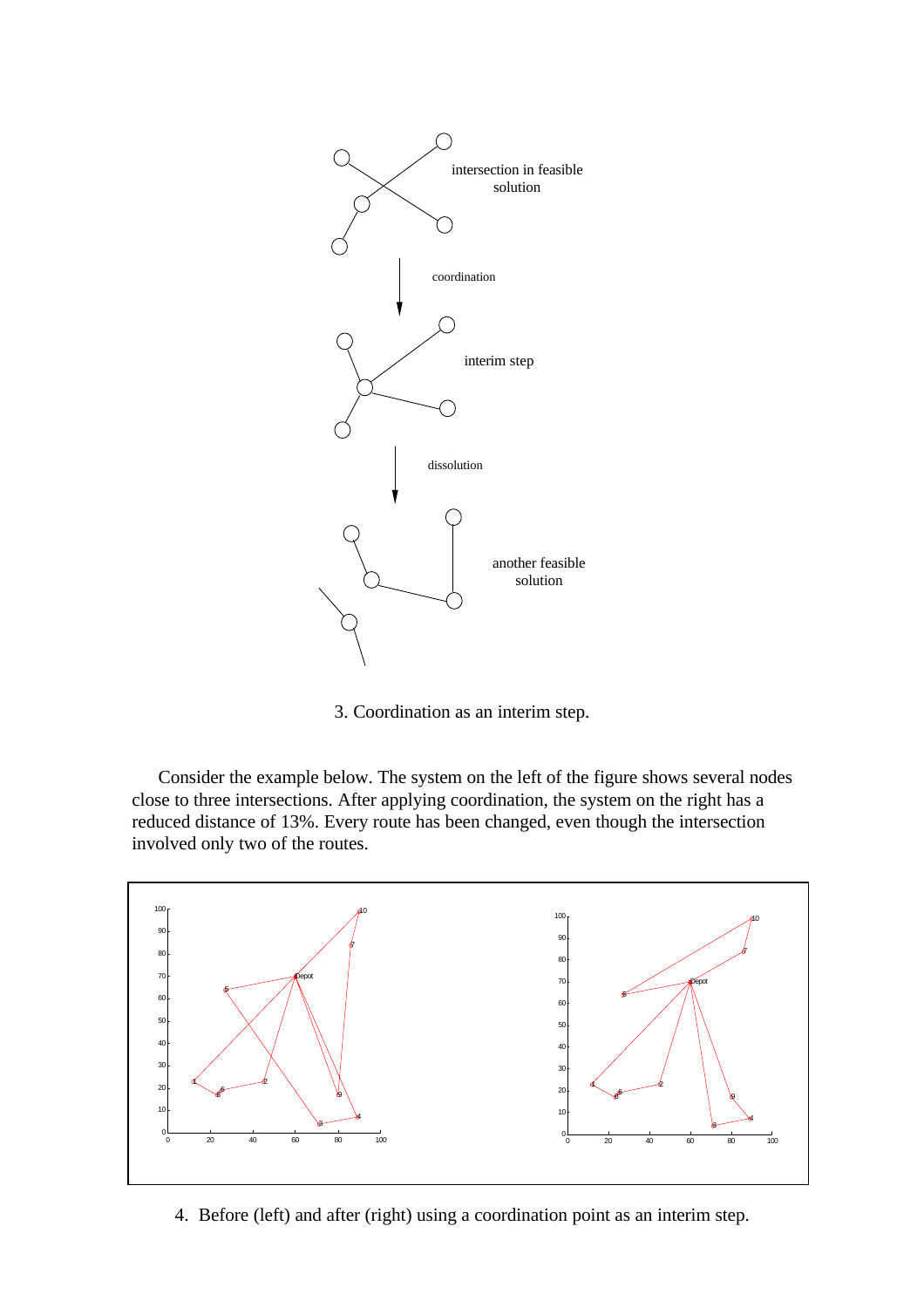## **4 Coordination Hull**

Regardless of the type of coordination, the coordination point is always located within a coordination hull. In the Euclidean scenario, the hull is a convex hull created by the nodes and depot. In the rectilinear grid network, the hull is created by the external perimeter of the reduced network, where all extraneous edges have been removed.

#### **4.1 Network Reduction**

 Rectilinear grid networks are generated by forming a complete Manhattan graph and then deleting some edges. All edges are two-way. Each grid is defined by two 0/1 matrices: EH representing the horizontal edges and EV representing the vertical edges.

EH(i, j) = 
$$
\begin{cases} 1 & \text{if there is an edge to the right of vertex (j, i)} \\ 0 & \text{otherwise} \end{cases}
$$
and  
EV(i, j) = 
$$
\begin{cases} 1 & \text{if there is an edge above vertex (i, j)} \\ 0 & \text{otherwise} \end{cases}
$$

All changes to a particular grid are accompanied by minor changes to the contents of EH and EV without affecting the size of the matrices. The upper limit on the size of problem that can be tackled using this method of grid definition depends on the storage capacity of the computing device.

Nodes are located randomly at the vertices of the grid, rather than along edges. This simplifies the computations without loss of generality since a node that lies on an edge can be considered to lie a fraction of the length of the edge from either of the two vertices defining that edge. Edge location of nodes would introduce another set of variables into the computations made up of one of the end vertices defining the edge and the fractional displacement in a particular direction from the vertex. The underlying concepts would not change since vertex location can be considered as a special case of edge location in which the displacement along the edge is always zero.

A hull is formed by the nodes and depot(s) with regard to the edges connecting them. When a node is located on an outcrop of edges, those edges connecting that outcrop must be included within the hull. Only that part of the grid that falls inside the boundary of such a hull need be connected. As in the Euclidean case, coordination can occur only within the hull. All edges that are outside the hull are extraneous and can be eliminated from consideration by a process of grid reduction.

Grid reduction is the process of removing unnecessary edges from a rectilinear grid. An edge has value only if it touches an essential point or if it contributes to the shortest path between two essential points or if the vertices at either end provide a site for coordination.

The vertices of a grid can be classified according to the number of edges impinging upon them. A *cul-de-sac* is defined as a string of edges that does not lead to an intersection. A *No Choice String* is a string of edges that includes no intersections. Once a No Choice String is encountered, a vehicle is compelled to continue along it in the prescribed direction of travel until the No Choice String is finished. In some cases, a No Choice String may be replaced by an alternative route from one end of the No Choice String to the other. An *essential point* is a node or depot.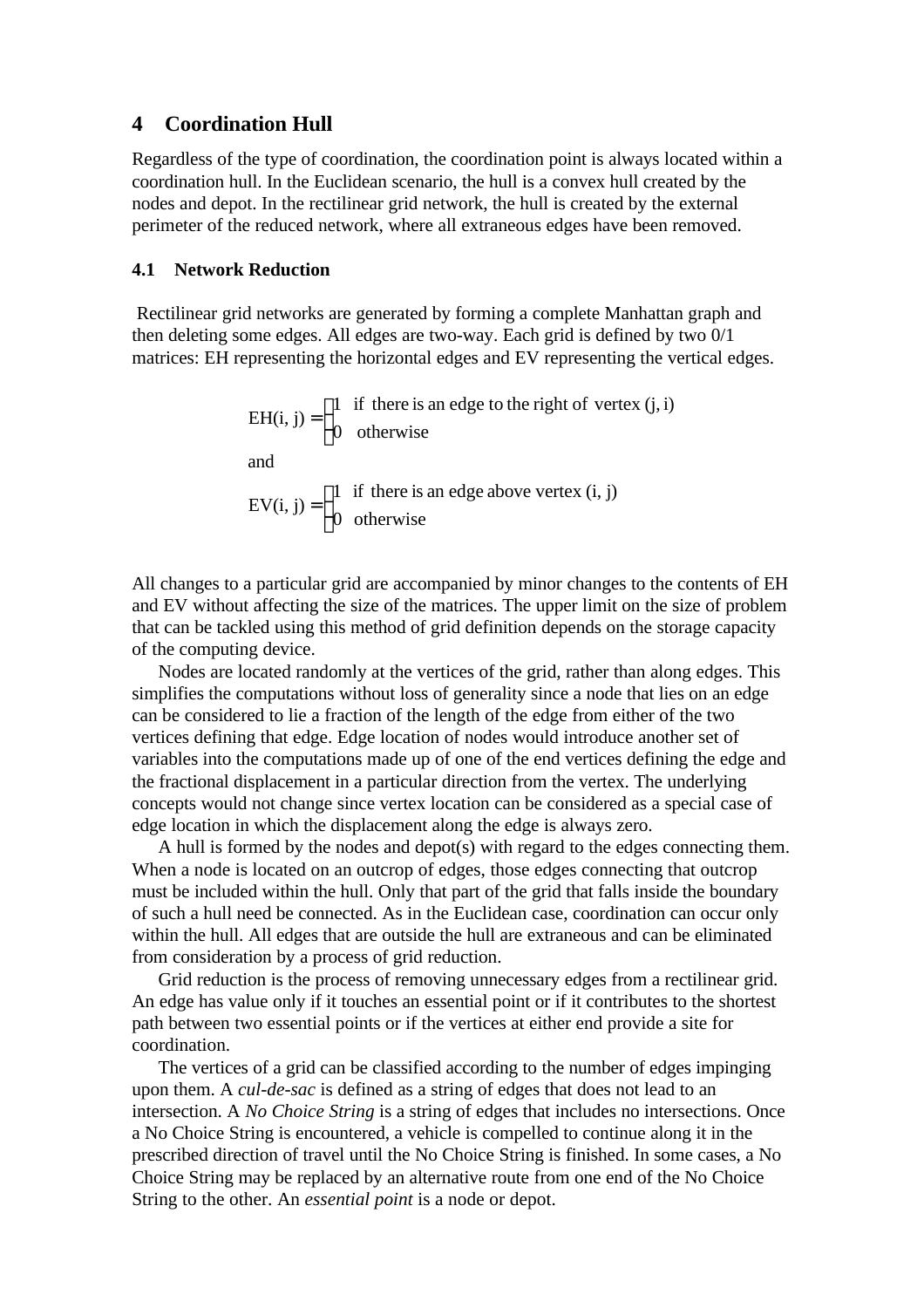| Number of Edges | <b>Vertex Classification</b> |
|-----------------|------------------------------|
|                 | Unused vertex                |
|                 | End of a cul-de-sac          |
|                 | Member of no-choice-string   |
|                 | 3-way intersection           |
|                 | 4-way intersection           |
|                 |                              |

Table 1. Classification of vertices.

The number of edges in contact with a vertex is found by summing the appropriate elements of the EH and EV matrices.

A cul-de-sac that does not include a node or depot will not be used as an alternative route or as a site for coordination since it does not lead to an essential point. It is superfluous to any consideration of vehicle routing and can be removed from the grid.

A No Choice String that does not include a node or depot and that is no longer than an alternative route between its ends can always be replaced by another route of the same length or less. It is also superfluous to the overall routing scheme.

As cul-de-sacs and no-choice-strings are removed from the grid, the status of vertices adjacent to removed edges changes, inducing minor changes in EH and EV. These vertices need to be re-checked until they do not exhibit changing status.

Initially, only those edges not involving essential points are examined for removal. When all such edges have been dealt with, the edges involving essential points are considered. The process is repeated until all extraneous edges have been removed.

Reduction of a single depot/ten-node system on a sparse grid typically decreases the number of edges from about 440 to around 100, depending on the location of the essential points and the structure of the initial grid. Not every remaining edge will be involved in a shortest path between essential points. Grid reduction is an effective means of producing the coordination hull since all edges outside the hull are removed. Once the grid has been reduced, routes can be constructed and checked for improvement by coordination more easily, since there are fewer edges to consider.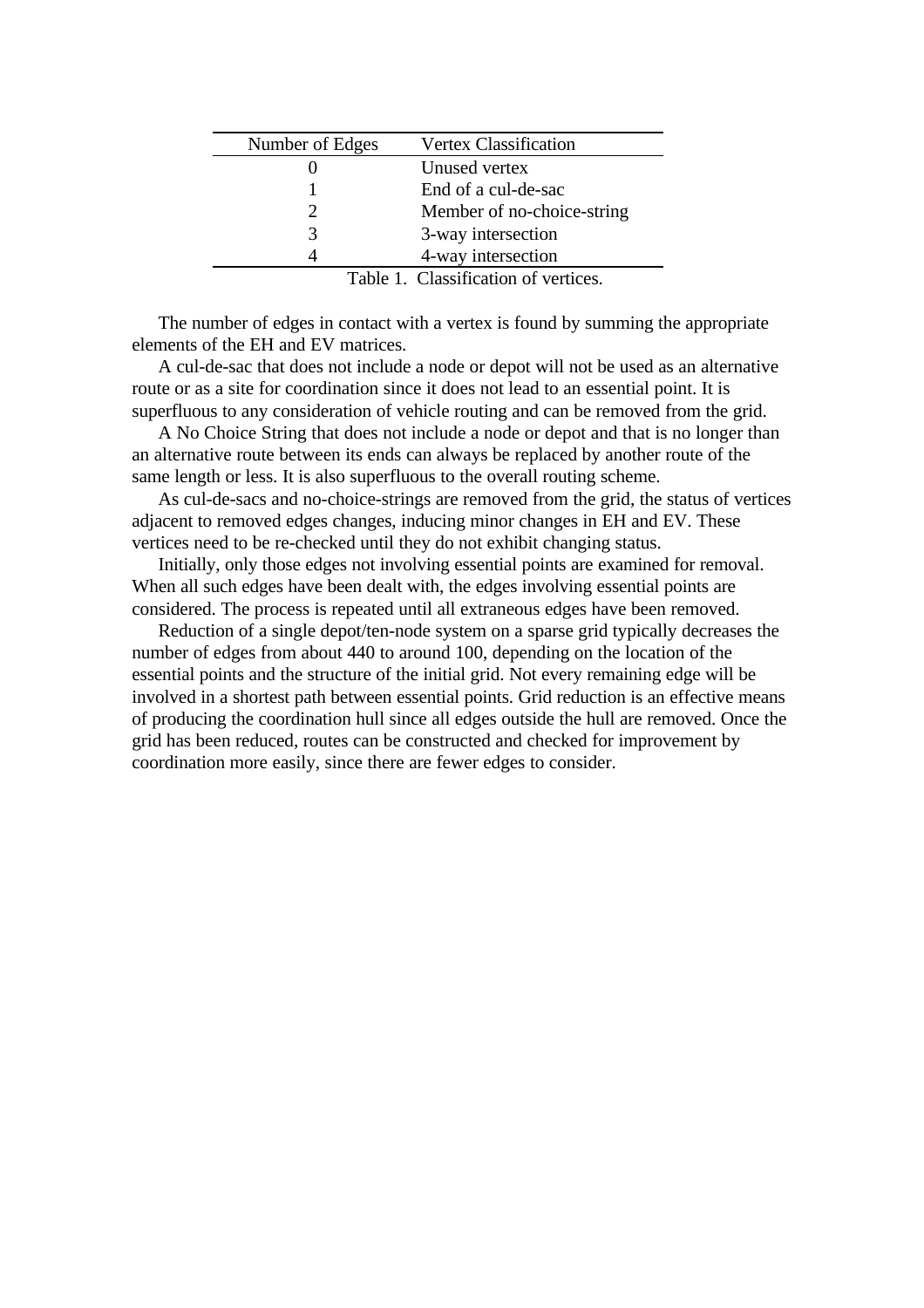

5. Before (top) and after grid network reduction.